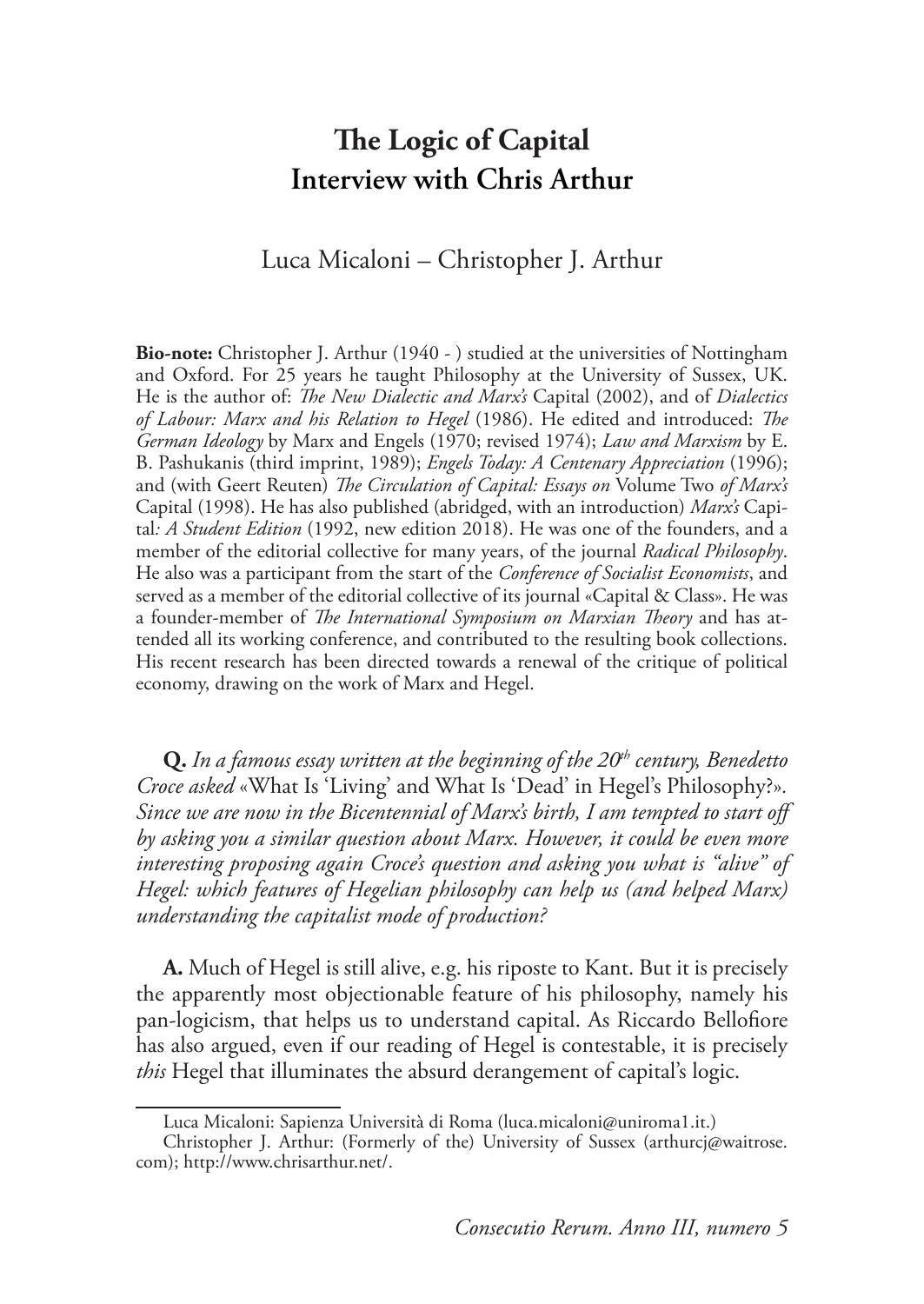**Q.** *Many authors maintain that the Hegel-Marx connection is the doorway to a more thorough understanding of the structure of the critique of political economy. What is the specificity of your position within the context of past and current debates in Marxian theory regarding this issue? Does Marx really shape his "mode of presentation" on Hegel's* Science of Logic*? You have also argued that Marx shares Hegel's systematic effort: to what extent did Marx succeed in presenting his critique of political economy as a "system"? If he did not, is it only because* Capital *(let alone the "six books" plan) is an unfinished work, or is the Marxian deduction flawed in any crucial point?* 

**A.** Each part of a system may itself have a systematic character. Thus Hegel's logic has such merit independently of its place in his overall system. Likewise, Marx's *Capital* aims at a systematic presentation of this part of his broader project. He did not base his project on Hegel's *Science of Logic*. He had absorbed it, of course, so it influenced him unconsciously. But his text is "mixed" in that both Hegel and Ricardo are present, but not properly unified. One could clear out "Hegelian mysticism" and present Marx as perfecting Ricardo; but I think it is the Ricardian residues that need to go. In any event the way forward is to *reconstruct* Marx's *Capital* in accordance with the protocols of systematic dialectic.

**Q.** *The so called* «*homology thesis*» *takes the Hegel-Marx connection a bit further: capitalism has the same onto-logical structure as philosophical Idealism, and that's the reason why Hegel's logic is particularly fit to grasp the practical inversions displayed by the capitalist mode of production. Such a thesis intersects the different – and perhaps not always compatible – uses of the term «abstraction» in Marxian theory. Are we really ruled by abstract forms?*

**A.** We are indeed ruled by self-acting abstraction incarnate in the capital-subject. You are right that Marx has various abstractions. I have to go into some detail.

Exchange sets up a most peculiar social relation, the value-form, radically other than the material form of commodities. While this form mediates the social division of labour its abstraction makes it completely general such that it is a form attached to a larger range of items than simply products of labour. Because of the importance of exchange in shaping the character and direction of social production, it is best to start the presentation with the *form* of exchange, bracketing for this purpose the origin of the objects of exchange in the meantime.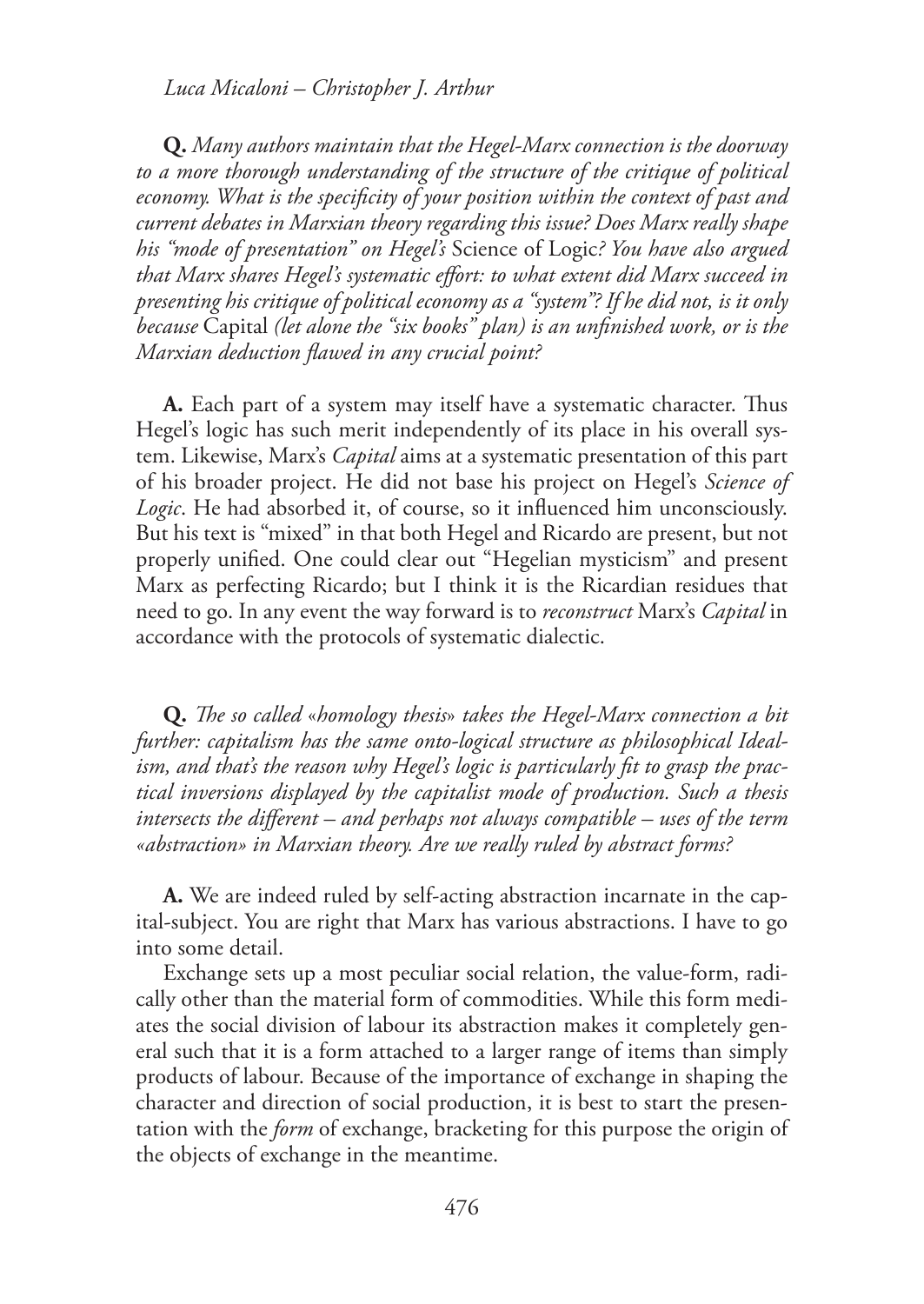It is characteristic of the dialectical development of concepts that initial simple abstract definitions be replaced by successively more complex and concrete ones. My initial abstract definition of «value» is that it is «the power of exchange» intrinsic to a commodity. It may be claimed that reference to labour should be included even at the most abstract level of determination of the «value» concept, because the entire value-form problematic springs from the social division of labour with its consequent contradiction of a labour that has to be simultaneously private and social. The plausibility of this argument is undermined by the peculiarly abstract character of the value-form itself. In so far as it resolves the contradiction through an exchange system socially associating the products of dissociated producers within a universal form, it *overshoots* the parameters of the original problem. The commodity form is so empty of given content that it not only allows the exchange of heterogeneous goods produced in private enterprises, but the inscription of all sorts of other heterogeneous material. The most abstract level of analysis of the «value» concept is therefore that of a *pure* form of association, namely association through exchange, a form bare of content.

(It is interesting that with reference to his section on the forms of value, and money, Marx says in his *Preface* that it is difficult because the form here is empty, all content absented. The German here – *inhaltslos* – is mistranslated in Fowkes's standard English edition as «slight in content». In my view this insight of Marx's has more general application).

Hence it should be possible to present a value-form derivation of money and capital without simultaneous reference to the commensuration of labours. But later the requirement of concretion yields the theoretically argued identification of products of capital as the only content adequate to the self-determination of the value-form. Then we argue that the social ontology of living labour within capital gives good grounds for asserting a version of «the labour theory of value».

The *ontological* foundation of the capitalist system is the *reality* of that abstraction in exchange predicated on the *identification,* as «values», of *heterogeneous* commodities. This «practical abstraction» has a substantive reality quite independent of any methodological point about abstraction in theory construction. It produces an «inverted reality», in which commodities simply instantiate their abstract essence as values. The use-value character of the commodities concerned is "suspended" for the period of exchange. (This point is stressed by A. Sohn-Rethel. He talks of «real abstraction». Patrick Murray has pointed out that «practical abstraction» is better).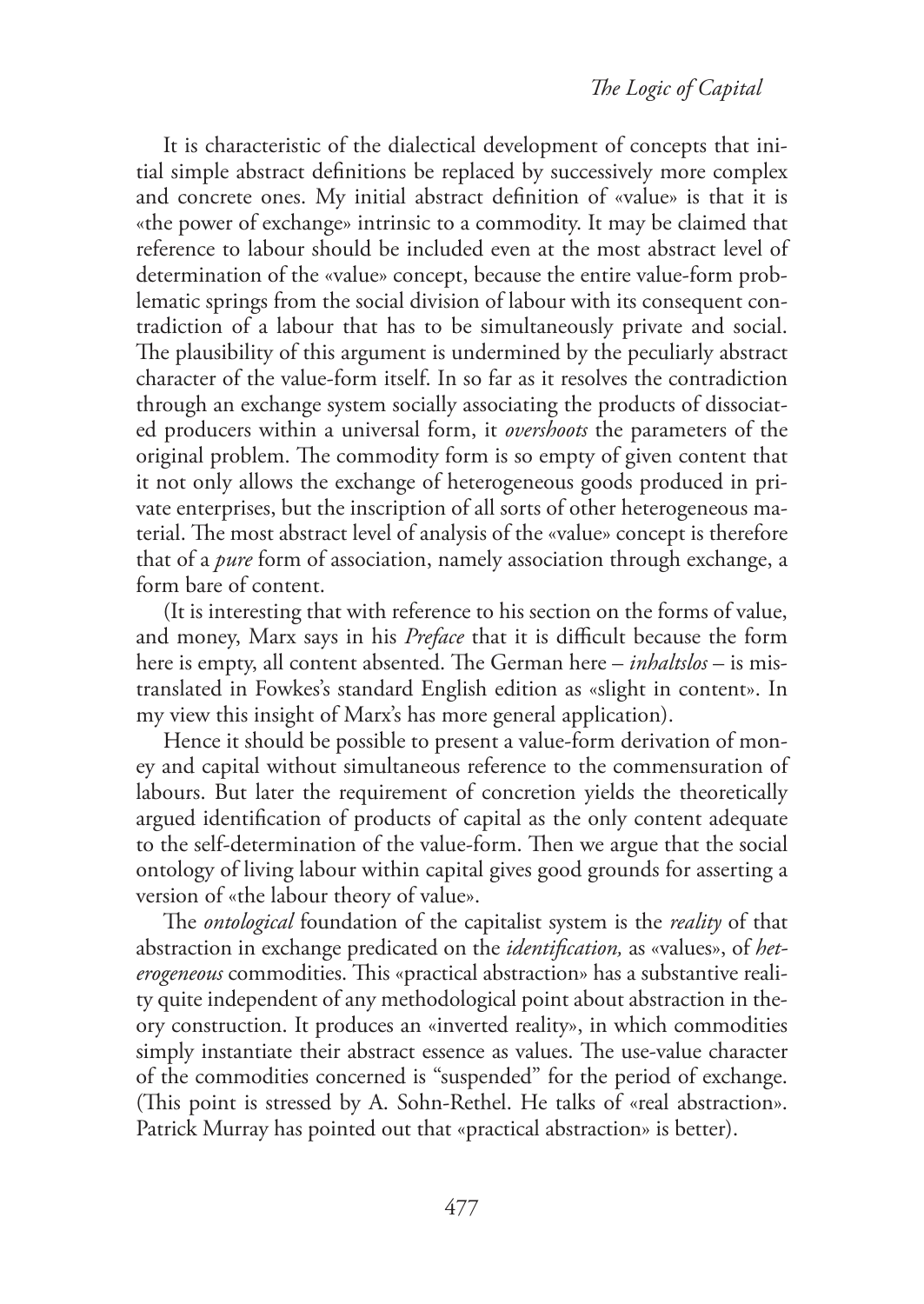#### *Luca Micaloni – Christopher J. Arthur*

As a consequence of this abstraction the commodities acquire a new determination: the character of exchange-value. The different goods concerned play the role of *bearers* of this determination imposed on them while passing through this phase of their life-cycle. They become subject to the *value form*. They must be realised as values before they can be realised as use values. So the value form of the commodity creates a split, between value as the *identity* of commodities premised on equivalent exchange, and their material *diversity* differentiating them from each other as use-values.

Hegel's logic, too, starts with an abstraction from everything determinate. The «pure thoughts» spring from the evacuation of contingent empirical instantiations to leave the category as such. We see the same process in practical terms when a commodity acquires a value form which disregards its natural body. Just as Hegel's logic follows the self-movement of thought as it traverses the categorial universe, so the dialectic of exchange sets up a *form-determined system*. This gives rise to an *homologous structure*  to logical forms, namely the value forms. Thus money, to take the most obvious case, stands in a *logical*, rather than *material,* relation to commodities. It makes present their universal aspect to them, namely their *identity*  with each other as values ideally posited through exchange.

Here the formal structures are indeed «self-acting»; not just in the sense of being categorially connected by our thought process. Immediately, such formal-determination of the commodity posits a content that amounts to nothing more than the abstract possibility of place, a pure algebraic variable, a determinable with no particularly necessary determinate content. Moreover, since the human bearers of the structure of capital are likewise reduced to personifications of its categories, *the* capitalist, *the* wage-labourer, and so on, we find the same kind of *self*-acting forms as those in Hegel's logic. Of course, they cannot be forms of *thought* as they are in Hegel. Nonetheless I believe that the capitalist system does indeed consist in part of logical relations. At bottom this is because of the way exchange abstracts from the heterogeneity of commodities and treats them as instances of a universal, namely value.

Moreover, the form of value as such, which springs from exchange as a process of «abstraction», may be analysed regardless of any labour content. Indeed, *theoretical priority* must be accorded to "form-analysis" because it is the practice of exchange that establishes this necessary form of social synthesis in the first place before labours expended are commensurated in it.

What is at issue in the value-form abstraction is by no means the same sort of abstraction as natural science employs, when it studies mass, for example, and treats bodies under this description regardless of their other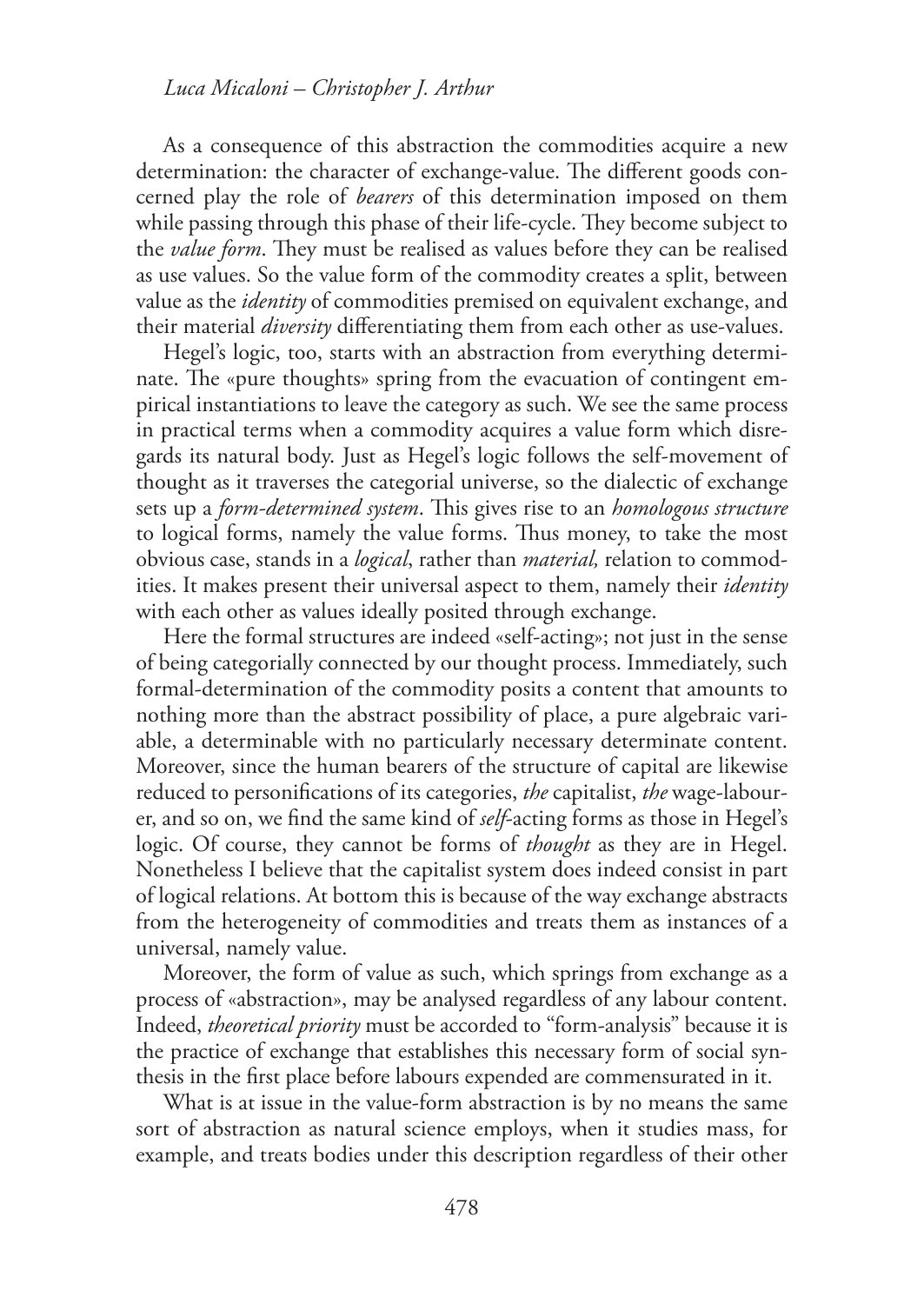properties. For mass is indeed a given property of the bodies concerned, inhering in each. But, as Marx says, value has «a purely social reality», not «an atom of matter» enters into it. Whereas in the mass case «the principle of abstraction» may quite properly be used to say that two bodies, balancing each other on a scale, share the same mass, in the case of value this principle operates in reverse so to speak: because we equate commodities in exchange we in practice impute to them the same value *as if* value were a property *inherent* in them. But the fetish-character so posited is an objective phenomenon, not a confusion of social consciousness. Abstraction is "out there".

Conversely I interpret Hegel's self-actualising Idea as the ontology *specific* to capital, because it has relevance only to an inverted reality reproduced by self-moving abstractions.

Yet, whereas Hegel abstracts from everything through the power of thought, exchange abstracts only from what is presented to it, a delimited sphere of use values. So we have in the dialectic of capital one that is less general than Hegel's in its *scope*, but within its own terms equally *absolute*  in so far as it is founded on all-round abstraction to leave quasi-logical forms. Hegel's philosophy is encyclopaedic, and it has hundreds of categories accordingly. Capital, compared with the universe as a whole, is characterised by a poverty-stricken ontology, in which the qualitative is generally less prominent than the quantitative. This means that in the development of its categories I use only some of Hegel's. (A trivial instance, in my project, is that under quantity I shall need «number» and «*ratio*» only, but not «degree». Value does not come in degrees, only in amounts).

Hegel's view of system is *peculiar* in that he claims the «Concept» is the self-acting author of its own forms. I say the same of capital. Just as Hegel holds that thinking itself, devoid of personality, is "the productive subject", so I take capital as a productive subject devoid of personality. (This view of capital as the epochal subject is also held by the late M. Postone, and by Riccardo Bellofiore).

The dialectical movement of such a Subject/Object identity rests on the activity of the Subject. It is the activity of the Subject that is *constitutive* of objectivity. Thus it finds itself in its *own* world. So here capital is the constitutive subject that builds a world for itself, but on material foundations, including human labour, that are in excess of its concept of itself, and potentially destabilising of it. The counter-subject, labour, is trapped in the capital relation, which is played out in a counterpoint such that it is the very same movement that engenders both the self-constitution of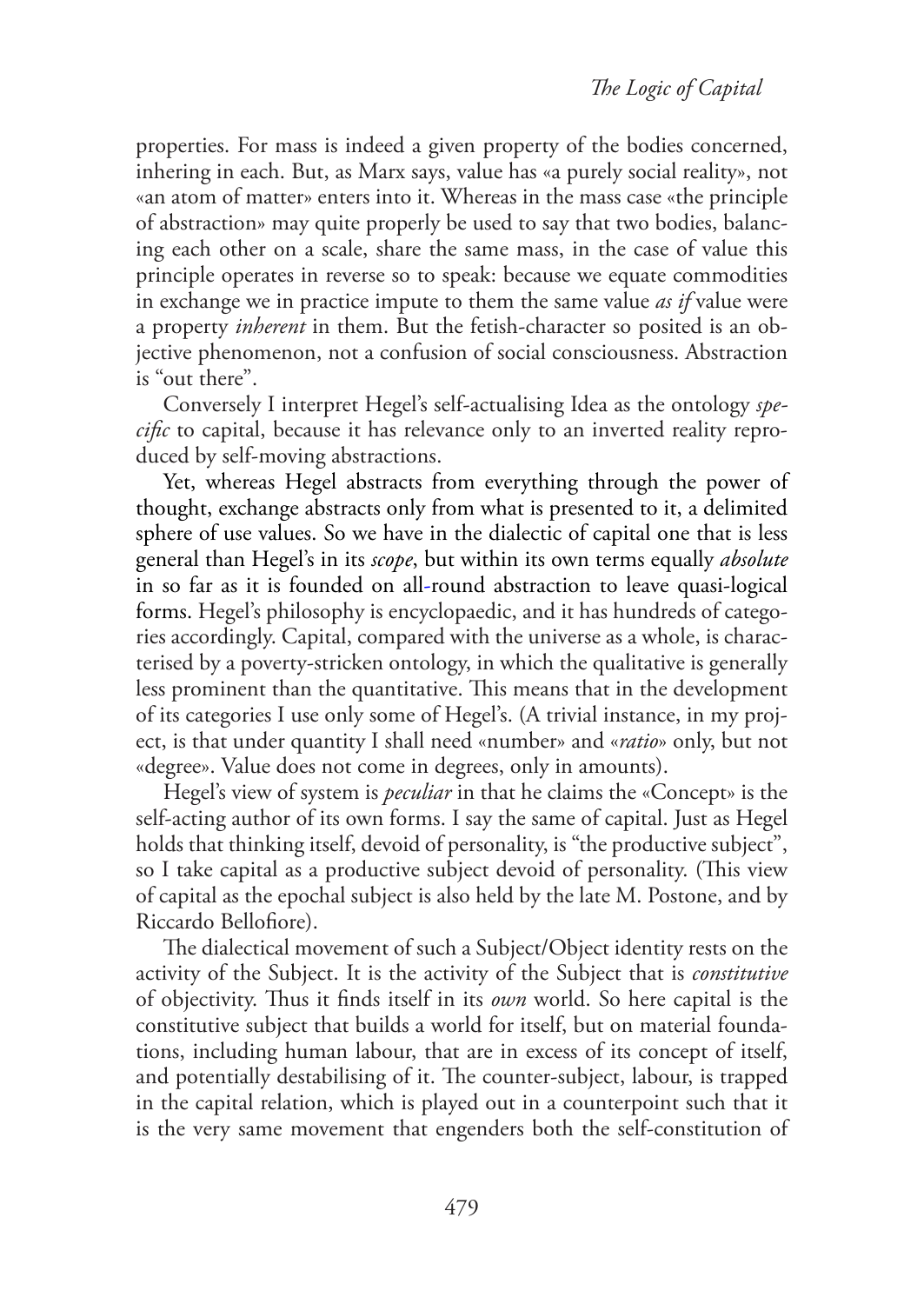capital and the self-negation of labour. (In 1844 Marx stresses the latter but in *Capital* the former).

Where should we begin? Do we follow the method of rising from abstract determinations to the concrete whole? The concrete as the unity of diverse determinations is then the result not the starting point. Or do we begin with something concrete, namely the commodity, because wealth presents itself to us immediately as «a heap of commodities»? Confusion on this point is resolved by taking account of two different meanings of «abstract and concrete». Marx speaks in his *Preface* to *Capital* of the power of abstraction by analogy with the microscope because it yields «the economic cell-form», the commodity. Here the «abstract» means that which is taken apart from the whole that supports it, and within which it gains its meaning; it is *separated* off from it. But, especially if the commodity is not understood as mediated in the whole, it may be taken in immediate *experience* as «concrete» in the sense of tangible. However, a more usual sense of the «abstract» is that which results from the most general way of thinking about anything, achieved by leaving aside all its specific characteristics so as to generate a simple immediacy for *thought*, namely a pure category not susceptible to analysis (as is the concrete of course). If this distinction is accepted then the presentation of capital has, correspondingly, *two* beginnings: analytic, and synthetic (or systematic). (J. Banaji made this point long ago).

In its first sense, «abstraction» means to separate something from the whole that produced it and within which it has sense, by analysing the whole into parts. Capital is the object but this is *analysable* into the movement of money, and money mediates commodity exchange. This makes the *analytical* starting point of the whole presentation the commodity, as the «cell» of the economic organism, abstracted from the context that gives it meaning. This same commodity is «posited» once it is grasped as the immediate product of capital.

In the second sense, «abstraction» signifies stripping away from the concrete all its determinacy, leaving it characterised only by a simple category. In the case of the commodity, we first distinguish its concrete usefulness and its universal exchangeableness. Once all its bodily qualities, supporting its use value, are left out of consideration, there remains only its social standing as a commodity exchangeable with others. It has, beside its use value its exchange value. But that the commodity has *value* is not branded on its body. Turn and twist it as we may, no value can be discerned in it.

So this is the *synthetical* starting point from which the concrete as a unity of many determinations is to be reconstructed by unfolding what is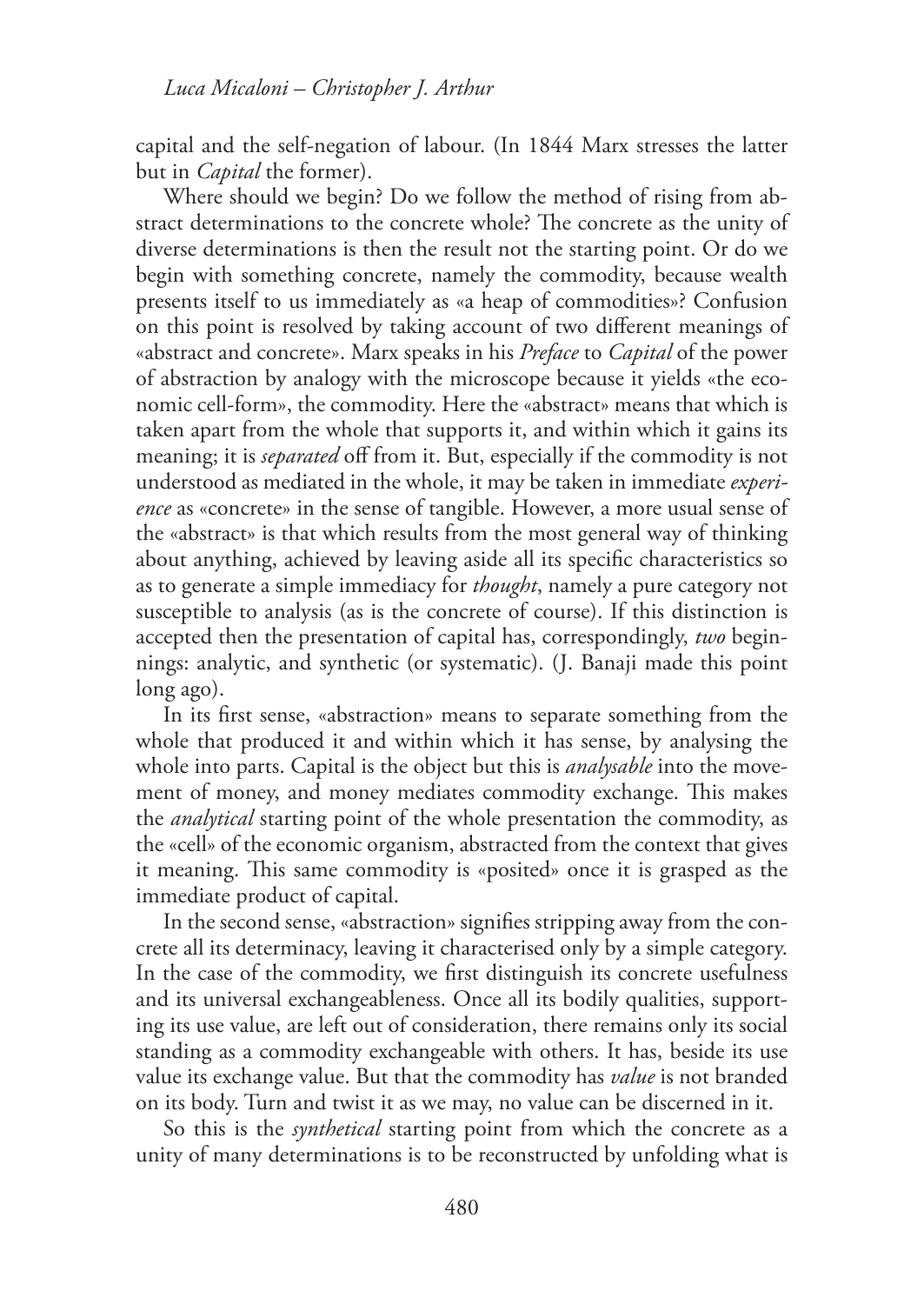implicit in it. It is a methodological premise of the systematic dialectical logic required for this enterprise that it moves from abstract to concrete. Although our analytical starting point, namely «the commodity produced by capital», appears as a concrete one, I argue that the *practical abstraction* imposed in exchange from every given feature of it leads to a systematic dialectic of exchange as «pure form» homologous with the «pure thoughts» of Hegel's logic. Thus the *synthetical* starting point is the highly speculative presupposition that commodities are intrinsically valuable.

(The two beginnings are not emphasized by Marx; but it seems implicit in what he does say in the *Preface* when he writes that we begin with «the commodity-form of the product of labour or the value-form of the commodity». It is obvious these are very different, simply from the different placing of the term «commodity». In the one case «commodity» is form, in the other it itself takes form namely value).

The value form is the abstract starting point for a *systematic* dialectical development of the concrete whole of capitalist production; value itself is shown to exist only as a result of the full development of capital, which, as self-valorising value, produces above all itself, but in so doing makes real its abstract moments. Likewise, that value is an abstract moment of capital is consistent with its presence in this very abstraction when commodities are thrown on the market as a mere heap of exchangeables. Indeed, capital «self-abstracts» (to use a phrase of T. Sekine's) when it throws up commodities for sale, unmarked by their context of production.

It is an important methodological point in our presentation that the movement of the presentation from abstract to concrete in truth models exactly such a hierarchy of form in the object itself. In market exchange the commodity is presented to it by capital in abstraction from its real ground, and hence functions there immediately as the bearer of a pure form. As the presentation develops capital, as it were, "recollects" that as a concrete whole it was the ground of all the pure shapes of its existence in these its abstract moments, commodity, money, profit and so forth.

A peculiar methodological difficulty I have is that I operate simultaneously with the most abstract logical terms, and with historically determinate ones. It is a general theme of historical materialism that very little is accomplished by ahistorical categories such as «mode of production». If then, we follow the method of rising from abstract to concrete we must beware of such a beginning; rather the beginning is to be made with a historically determinate abstraction. This would be very general with respect to this particular mode of production, but sufficiently specific to mark it out from others; «the commodity as the general form of the product»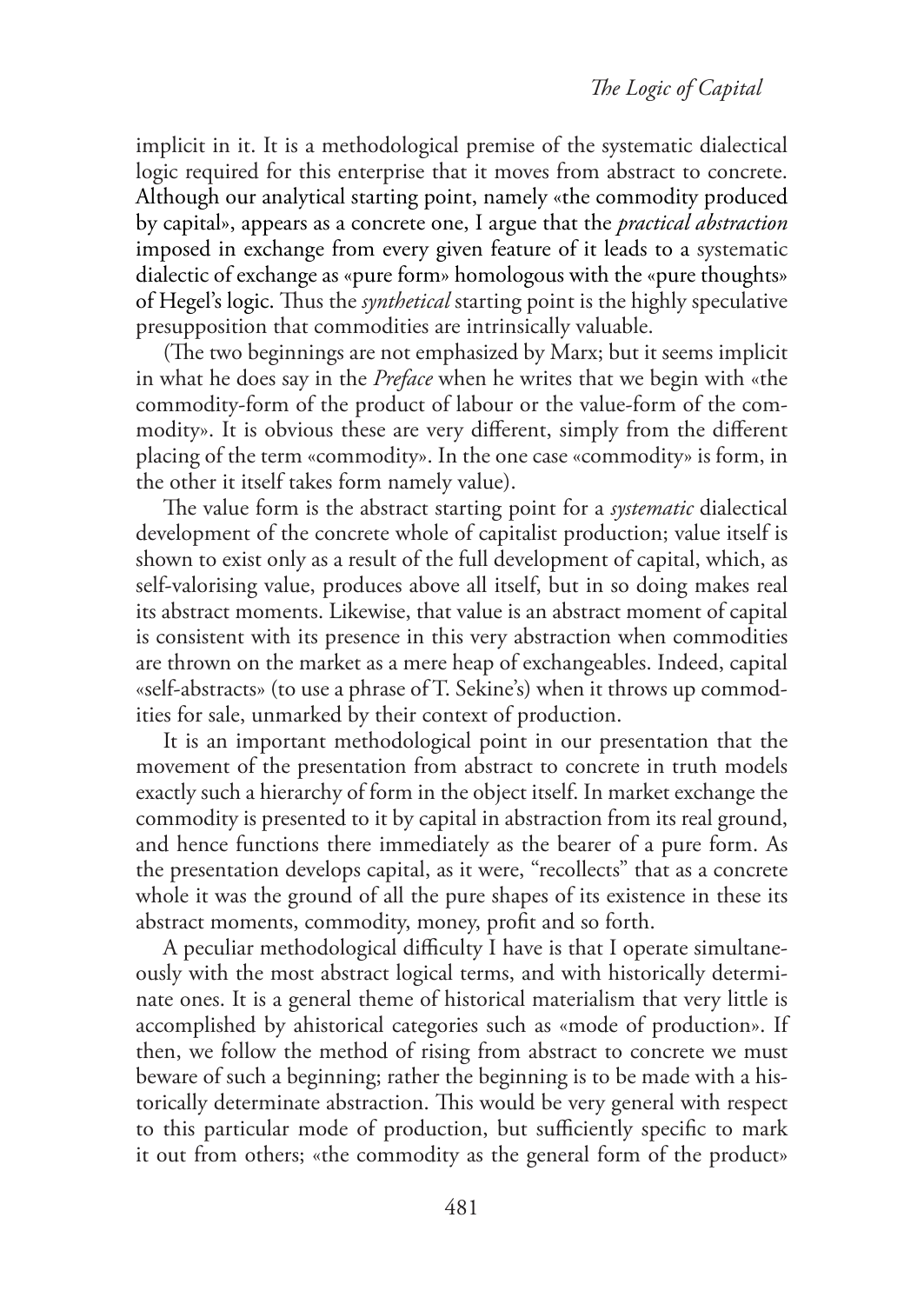#### *Luca Micaloni – Christopher J. Arthur*

is such a determinate abstraction. However, there is a complication: all round abstraction is precisely what is historically determinate in our case. The commodity, on analysis, dissolves under the force of abstraction even abstraction from use-value — to leave an empty Form. As an empty universal the form of value imposed on the product seems abstract in a nugatory sense but in this case practice makes it real.

The *presentation* of the commodity-capitalist system is *at the same time a critique* of it because it is precisely the *applicability* of Hegel's logic that condemns the object as an inverted reality systematically alienated from its bearers, an object which in its "spiritualisation" of material interchange and practical activities into the heaven of pure forms virtually incarnates the Hegelian «Idea».

**Q.** *To what extent is your work indebted to the* Neue Marx-Lektüre *developed by authors like Hans-Georg Backhaus and Helmut Reichelt? Did French and Italian Marxism have any influence on your work?*

**A.** When I first seriously studied Marx, Althusserianism was the dominant interpretation; but I always rejected it. I found more congenial the Germans: Lukács, Adorno, Sohn-Rethel, Backhaus. Of the Italians, I was impressed by Colletti. Later I came into contact with Geert Reuten and Tony Smith. Then I had the great benefit of working with comrades of the *International Symposium on Marxian Theory*.

On the whole I think my research developed immanently, first I tried to see how Marx used Hegel. But then I decided he did not understand this himself, hence it was necessary to reconstruct his theory. In this I found myself in alignment with the «value-form analysis» of the *Neue Lektüre*. Of course, this project of "reconstruction" is shared by others, Geert Reuten and Riccardo Bellofiore, for example.

**Q.** *How do you address the issue regarding the periodization of Marx's work? Is the late Marx the only "scientific" one, as Louis Althusser believed? Or is there some sort of continuity between the early and the late Marx?*

**A.** There were two appropriations of Hegel by Marx: first his reading of the *Phenomenology* in the 1844 Manuscripts, transferring to labour the problematic of alienation and its supersession (see my *Dialectics of Labour* book.); then in 1857 the re-reading of Hegel's logic, evident in the *Grun-*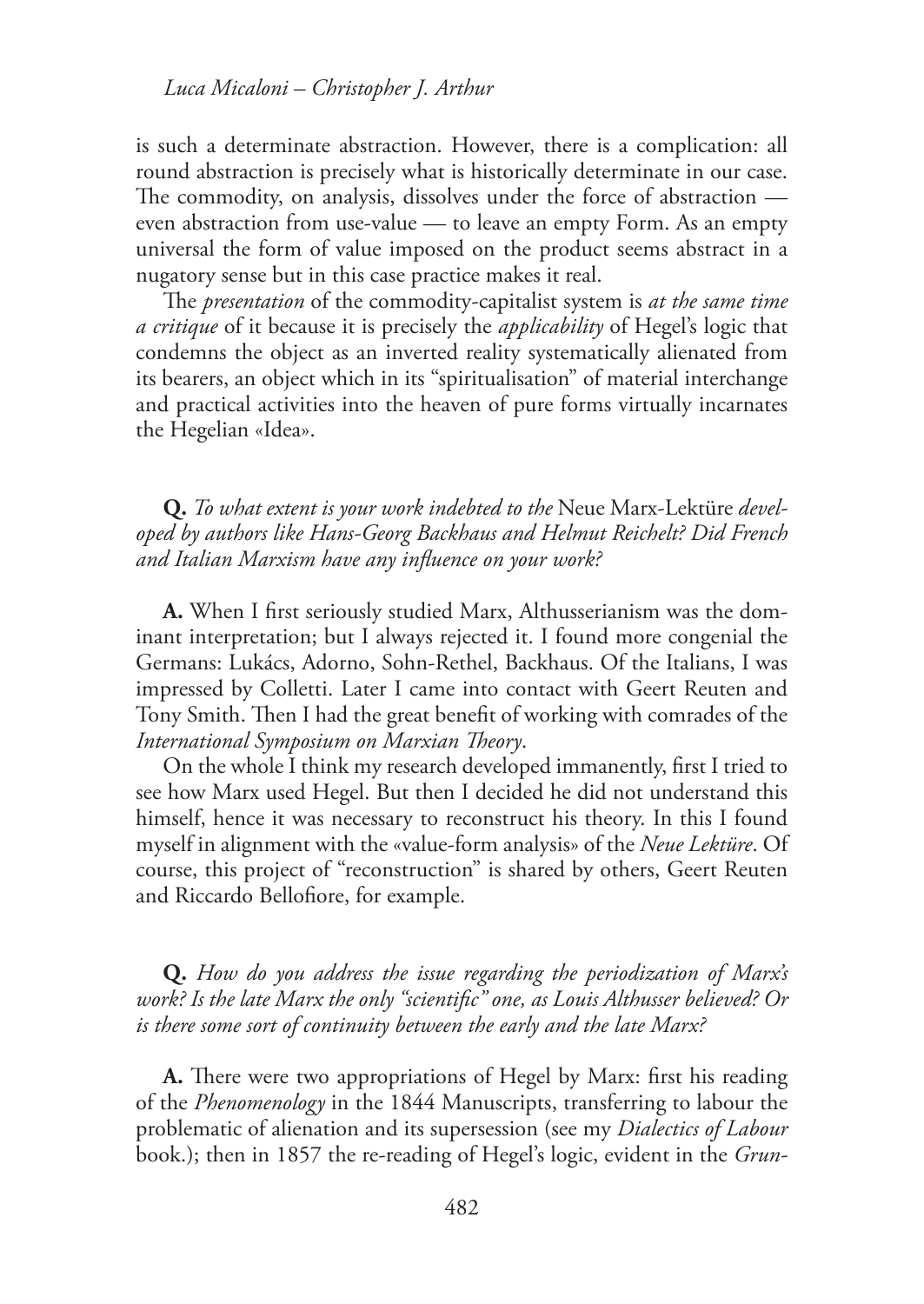*drisse*. I think there is continuity between these projects; the *Capital* may be situated in the general framework of alienation. The main change is that the sole "subject" in 1844 appears to be labour; but later capital itself is presented as having a dynamic role is subsuming and expropriating labour (see my *New Dialectic*).

**Q.** *Is there a Marxian "science"? What are its distinguishing features and how should it be conceived of with regard to the methodological controversy between natural, human and social sciences?*

**A.** There is no Marxian science in general. There is simply the critique of political economy, a most peculiar object properly investigated with a most peculiar logical apparatus. As Reichelt says, this "science" disappears along with its object. The absurd result of trying to derive a scientific method from the *Capital* is to be seen in Ilyenkov's claim that, just as «*value*» is the all-encompassing category in economics, so *protein* is in biology!

### **Q.** *Can you give Italian readers an outline of your most recent research?*

**A.** I am engaged on writing a book to be called *The Spectre of Capital: Idea and Reality*. (The phase «spectre of capital» I coined back in 2001 in the *Radical Philosophy* journal*.*) This supplies more detail on the «value form» categories, and goes on, more briefly, to situate the rest of Marx's *Capital* as transformed by the systematic dialectical approach. However, I cut citations of Marx's text to the bare minimum. I do not find it at all profitable to engage in further debate about what Marx "really meant". I wish my argument to be taken in its own terms. As to Hegel, I have no compunction about revising, and re-ordering, his logical categories to suit my reading of value and capital.

There are two publications of mine that may be regarded as "advances" on the book. One is «Marx, Hegel and the Value-Form» in *Marx's*  Capital *and Hegel's* Logic edited by Fred Moseley. See: https://chrisarthur. net/marx-hegel-and-the-value-form/. This aligns the forms of value, up to, and including, money, with the categories of Hegel's «Doctrines of Being» and «Essence». The other is *With What Must the Critique of Capital Begin*? which appeared in a Brazilian on-line journal. This relates to my "esoteric" doctrine about the starting point of a systematic dialectic of capital. It is a view unique to me. In the chapter on «The Spectre of Capital» in my *New*